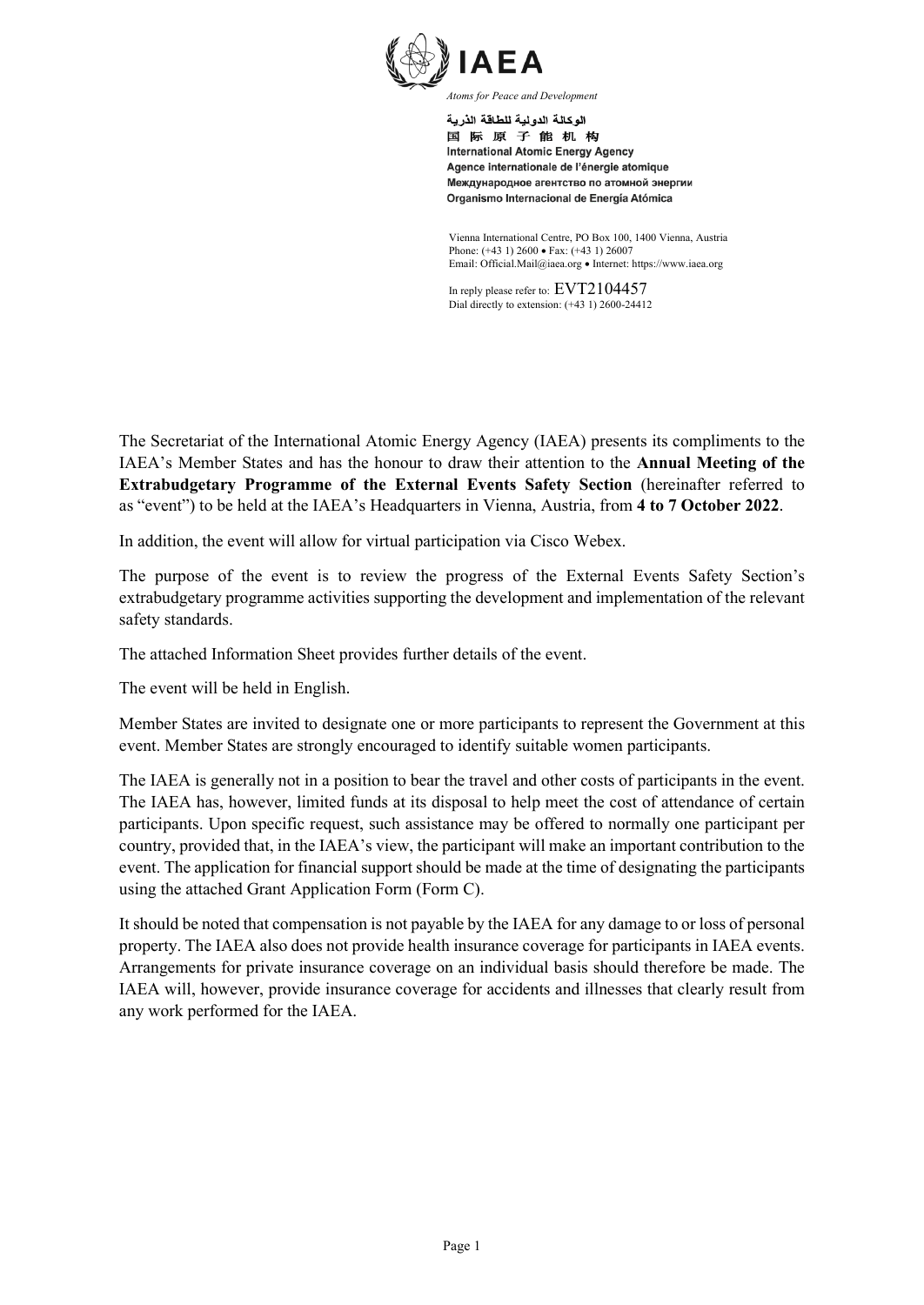Designations should be submitted to the IAEA through the competent national authority (Ministry of Foreign Affairs, Permanent Mission to the IAEA or National Atomic Energy Authority) not later than **29 July 2022** using the attached Participation Form (Form A). Completed and authorized Participation Forms should be sent either by email to: [Official.Mail@iaea.org](mailto:Official.Mail@iaea.org) or by fax to: +43 1 26007 (no hard copies needed). Copies should be sent by email to the Scientific Secretary of the event, Mr Ayhan Altinyollar, Division of Nuclear Installation Safety, Department of Nuclear Safety and Security (Email: [A.Altinyollar@iaea.org\)](mailto:A.Altinyollar@iaea.org), and to the Administrative Secretary, Ms Nadia Nammari (Email: [N.Nammari@iaea.org\)](mailto:N.Nammari@iaea.org). The Scientific Secretary of the event will liaise with the participants directly concerning further arrangements, including travel details, as appropriate, once the official designations have been received.

The IAEA takes no responsibility for, and the provider of the virtual meeting services has represented and warranted that the Services shall not contain, and that no end user shall receive from the software used to hold the virtual meeting, any virus, worm, trap door, back door, timer, clock, counter or other limiting routine, instruction or design, or other malicious, illicit or similar unrequested code, including surveillance software or routines which may, or is designed to, permit access by any person, or on its own, to erase, or otherwise harm or modify any data or any system, server, facility or other infrastructure of any end user (collectively, a "Disabling Code").

The Secretariat of the International Atomic Energy Agency avails itself of this opportunity to renew to the IAEA's Member States the assurances of its highest consideration.



2022-03-31

Enclosures: Information Sheet Participation Form (Form A)

Grant Application Form (Form C)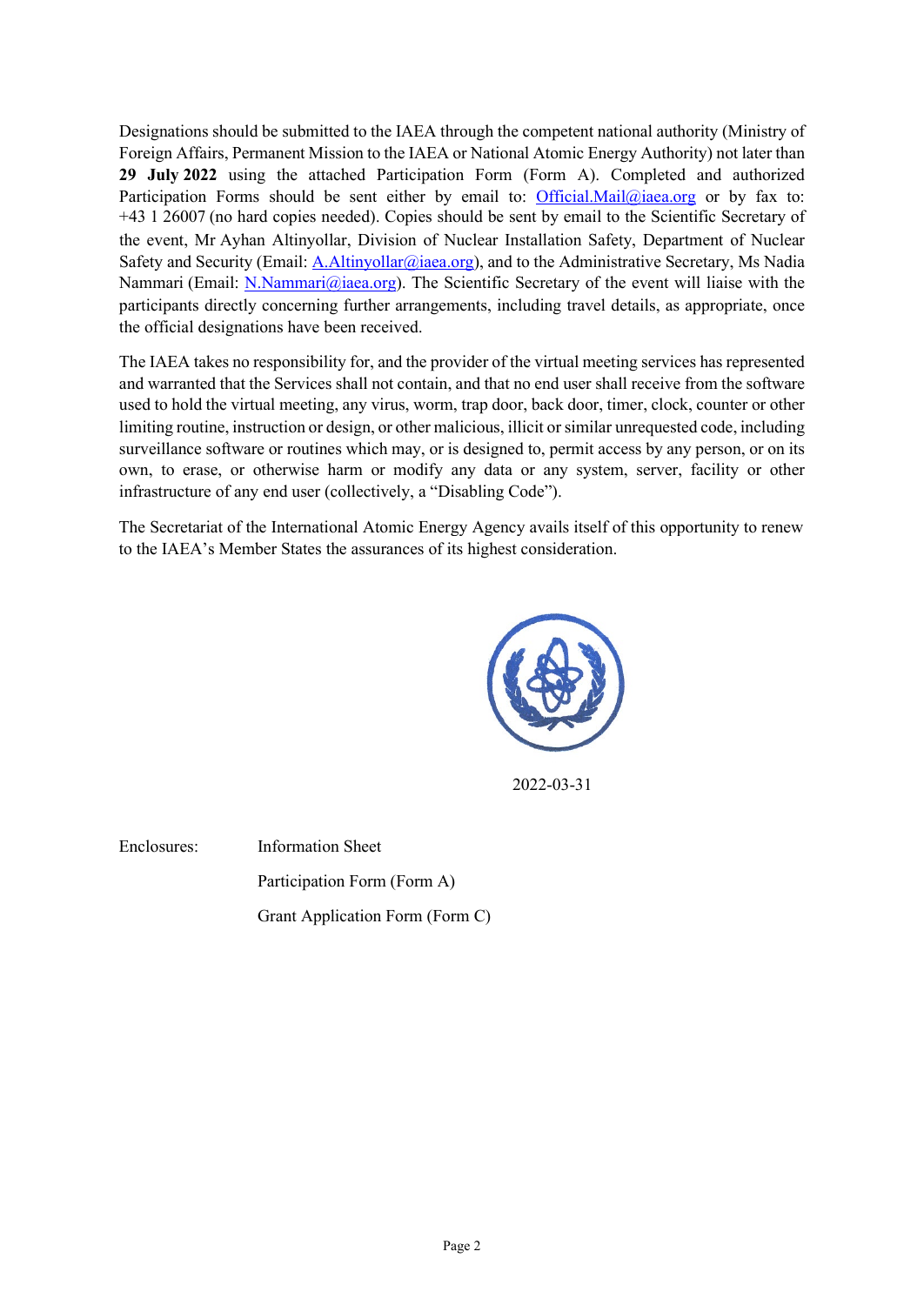

# **Annual Meeting of the Extrabudgetary Programme of the External Events Safety Section**

**IAEA Headquarters, Vienna, Austria** and virtual participation via Cisco Webex

**4–7 October 2022**

**Ref. No.: EVT2104457**

# **Information Sheet**

# **Introduction**

This meeting is the annual plenary meeting for 2022 of the Extrabudgetary Programme of the External Events Safety Section (EESS-EBP). It affords an opportunity for representatives of International Atomic Energy Agency (IAEA) Member States to learn about the projects carried out within the framework of EESS-EBP on evaluation of external hazards for nuclear installation and design and safety assessment of Nuclear installations against external hazards. The participants will be able to provide feedback on any enhancements that would be useful for the implementation of these activities. The meeting is intended for participants from all types of organizations that are involved in the safety of nuclear installations, i.e. governments, regulatory bodies, nuclear energy programme implementing organizations, utilities, industry, universities and research organizations. The IAEA is implementing the EESS-EBP to deal with the complexity and importance of site evaluation, as well as the protection of nuclear installations against external hazards. Under this framework, several Work Areas (WAs) were established to address outstanding and emerging issues using the best international practices and experiences. Based on the EESS-EBP work plan, the participating institutions are collaborating to further improve the technical basis for external hazard characterization and consideration of site and design safety. When technical outputs from the EESS-EBP become available, they will be used in the development and revision of IAEA safety standards and other supporting documents.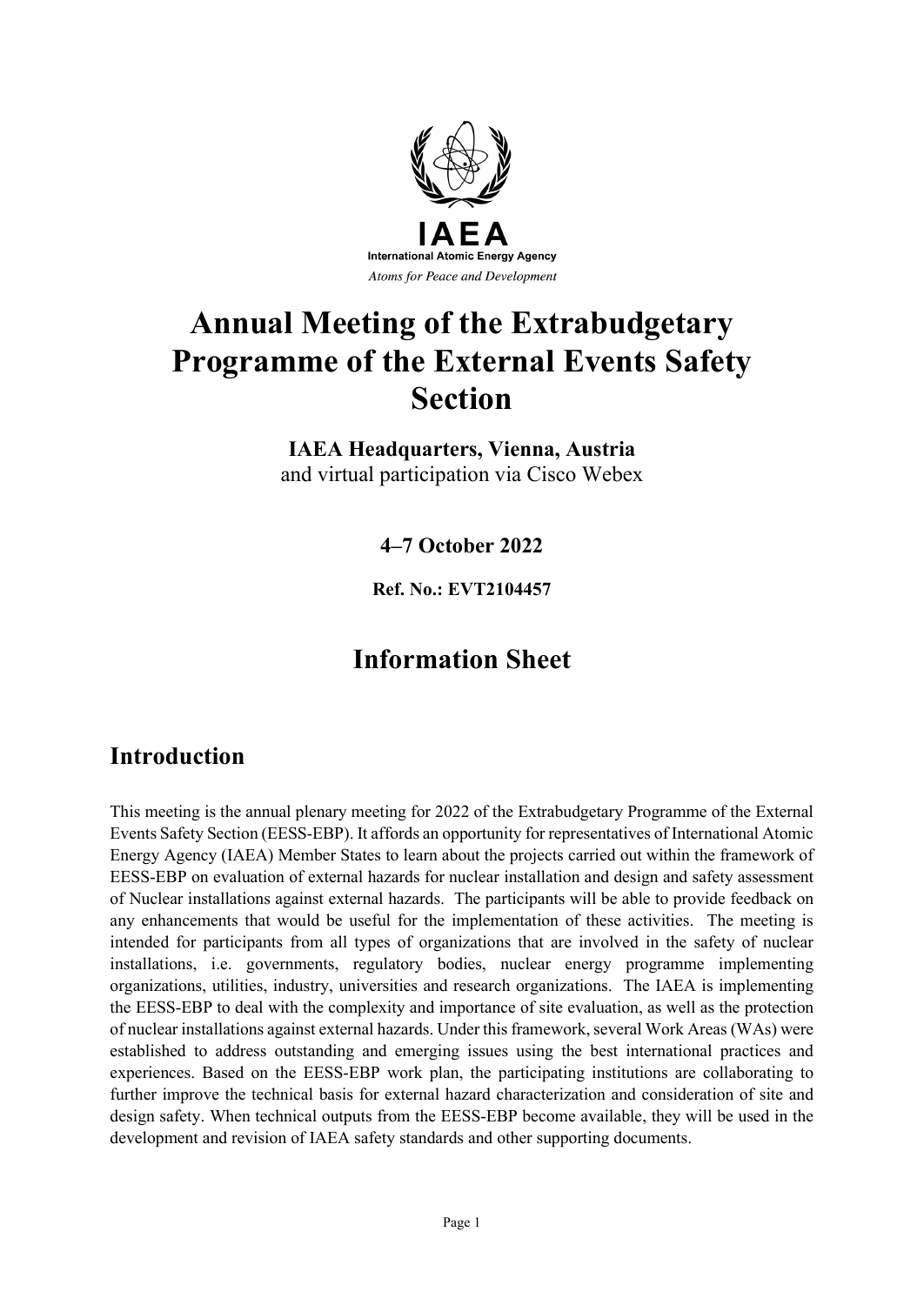The current WAs being implemented under the framework of EESS-EBP Phase 2 are as follows:

- WA 1: External hazards evaluation
- WA 2: Design against external hazards
- WA 3: Safety assessments against external hazards
- WA 4: Seismic experience database
- WA 5: Capacity building

# **Objectives**

The objectives of the meeting are to share information on the progress of existing activities; to share national experiences, good practices, and necessary support for Member States with regard to the protection of nuclear installations against external hazards; and to enhance cooperation among Member States to apply IAEA safety standards upon request.

# **Target Audience**

The target audience is limited to Member States with an established nuclear programme, and countries at an advanced stage of embarking on a nuclear power programme.

# **Working Language(s)**

English

# **Participation and Registration**

All persons wishing to participate in the event have to be designated by an IAEA Member State or should be members of organizations that have been invited to attend.

In order to be designated by an IAEA Member State, participants are requested to send the **Participation Form (Form A)** to their competent national authority (e.g. Ministry of Foreign Affairs, Permanent Mission to the IAEA or National Atomic Energy Authority) for onward transmission to the IAEA by **29 July 2022**. Participants who are members of an organization invited to attend are requested to send the **Participation Form (Form A)** through their organization to the IAEA by above deadline.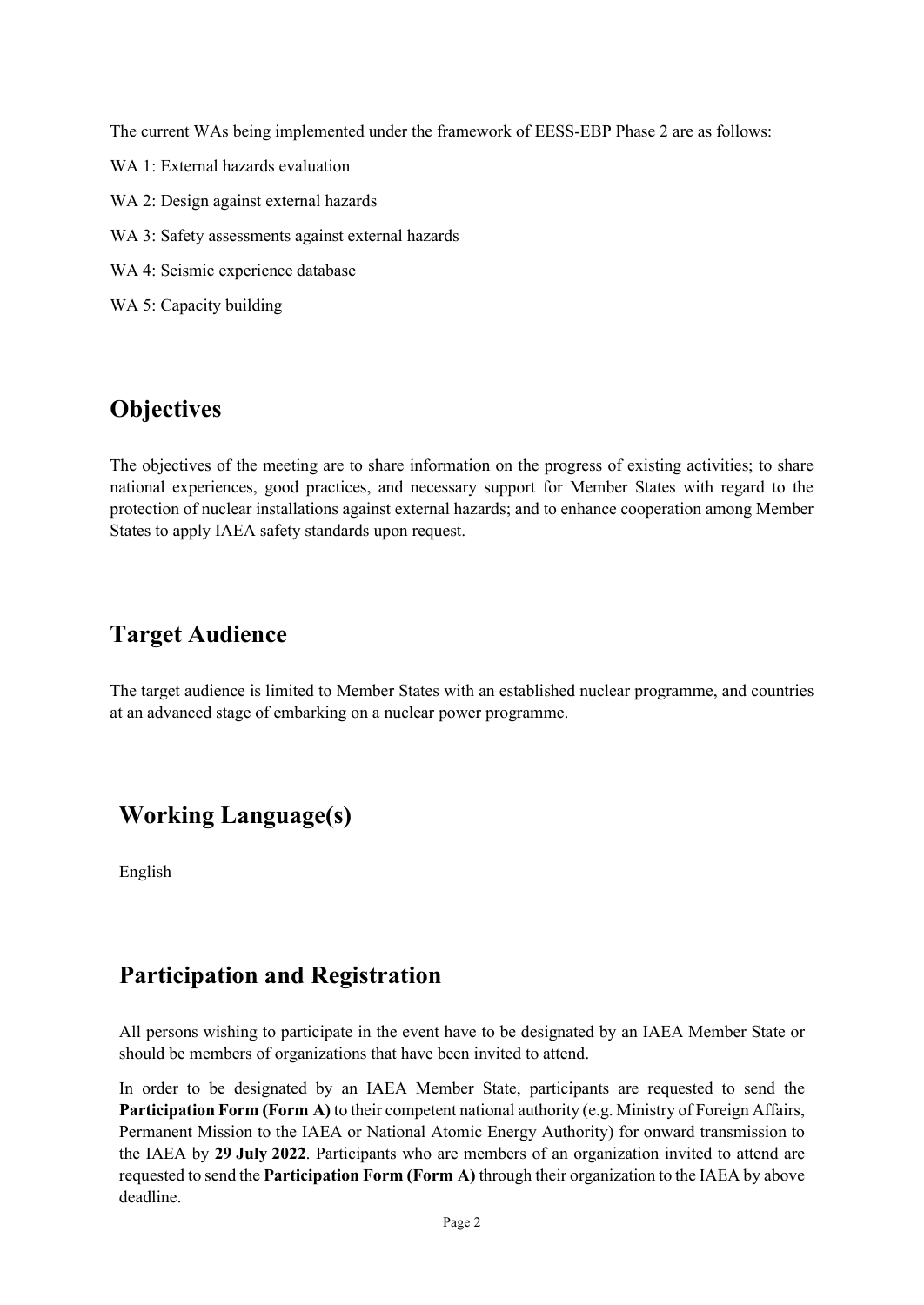Selected participants will be informed in due course on the procedures to be followed with regard to administrative and financial matters.

Participants are hereby informed that the personal data they submit will be processed in line with the [Agency's Personal Data and Privacy Policy](https://www.iaea.org/about/privacy-policy) and is collected solely for the purpose(s) of reviewing and assessing the application and to complete logistical arrangements where required. Further information can be found in the [Data Processing Notice](https://nucleus.iaea.org/sites/intouchplushelp/Documents/itp_dpn.pdf) concerning IAEA InTouch+ platform.

# **Expenditures and Grants**

No registration fee is charged to participants.

The IAEA is generally not in a position to bear the travel and other costs of participants in the event. The IAEA has, however, limited funds at its disposal to help meet the cost of attendance of certain participants. Upon specific request, such assistance may be offered to normally one participant per country, provided that, in the IAEA's view, the participant will make an important contribution to the event.

The application for financial support should be made using the **Grant Application Form (Form C)** which has to be stamped, signed and submitted by the competent national authority to the IAEA together with the **Participation Form (Form A)** by **29 July 2022**.

## **Venue**

The event will be held at the Vienna International Centre (VIC) where the IAEA's Headquarters are located. Participants must make their own travel and accommodation arrangements.

General information on the VIC and other practical details, such as a list of hotels offering a reduced rate for IAEA participants, are listed on the following IAEA web page: [https://www.iaea.org/events.](https://www.iaea.org/events)

Participants are advised to arrive at Checkpoint 1/Gate 1 of the VIC one hour before the start of the event on the first day in order to allow for timely registration. Participants will need to present an official photo identification document in order to be admitted to the VIC premises.

# **Visas**

Participants who require a visa to enter Austria should submit the necessary application to the nearest diplomatic or consular representative of Austria at least four weeks before they travel to Austria. Since Austria is a Schengen State, persons requiring a visa will have to apply for a Schengen visa. In States where Austria has no diplomatic mission, visas can be obtained from the consular authority of a Schengen Partner State representing Austria in the country in question.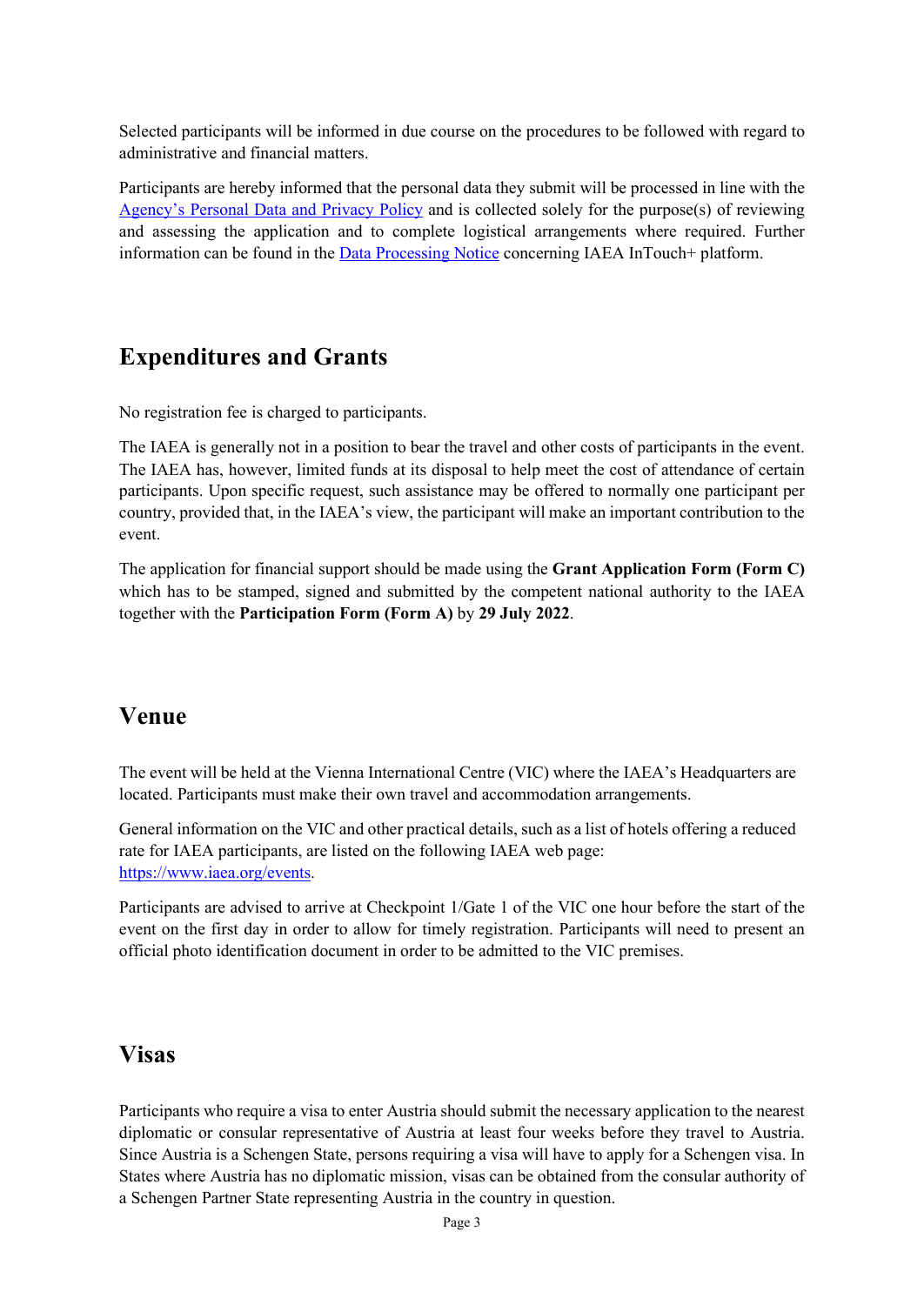# **IAEA Contacts**

## **Scientific Secretary**

### **Mr Ayhan Altinyollar**

Division of Nuclear Installation Safety Department of Nuclear Safety and Security International Atomic Energy Agency Vienna International Centre PO Box 100 1400 VIENNA AUSTRIA

Tel.: +43 1 2600 24412 Fax: +43 1 26007 Email: A.Altinyollar@iaea.org

## **Administrative Secretary**

### **Ms Nadia Nammari**

Division of Nuclear Installation Safety Department of Nuclear Safety and Security International Atomic Energy Agency Vienna International Centre PO Box 100 1400 VIENNA AUSTRIA

Tel.: +43 1 2600 22518 Fax: +43 1 26007 Email: [N.Nammari@iaea.org](mailto:N.Nammari@iaea.org)

Subsequent correspondence on scientific matters should be sent to the Scientific Secretary and correspondence on other matters related to the event to the Administrative Secretary.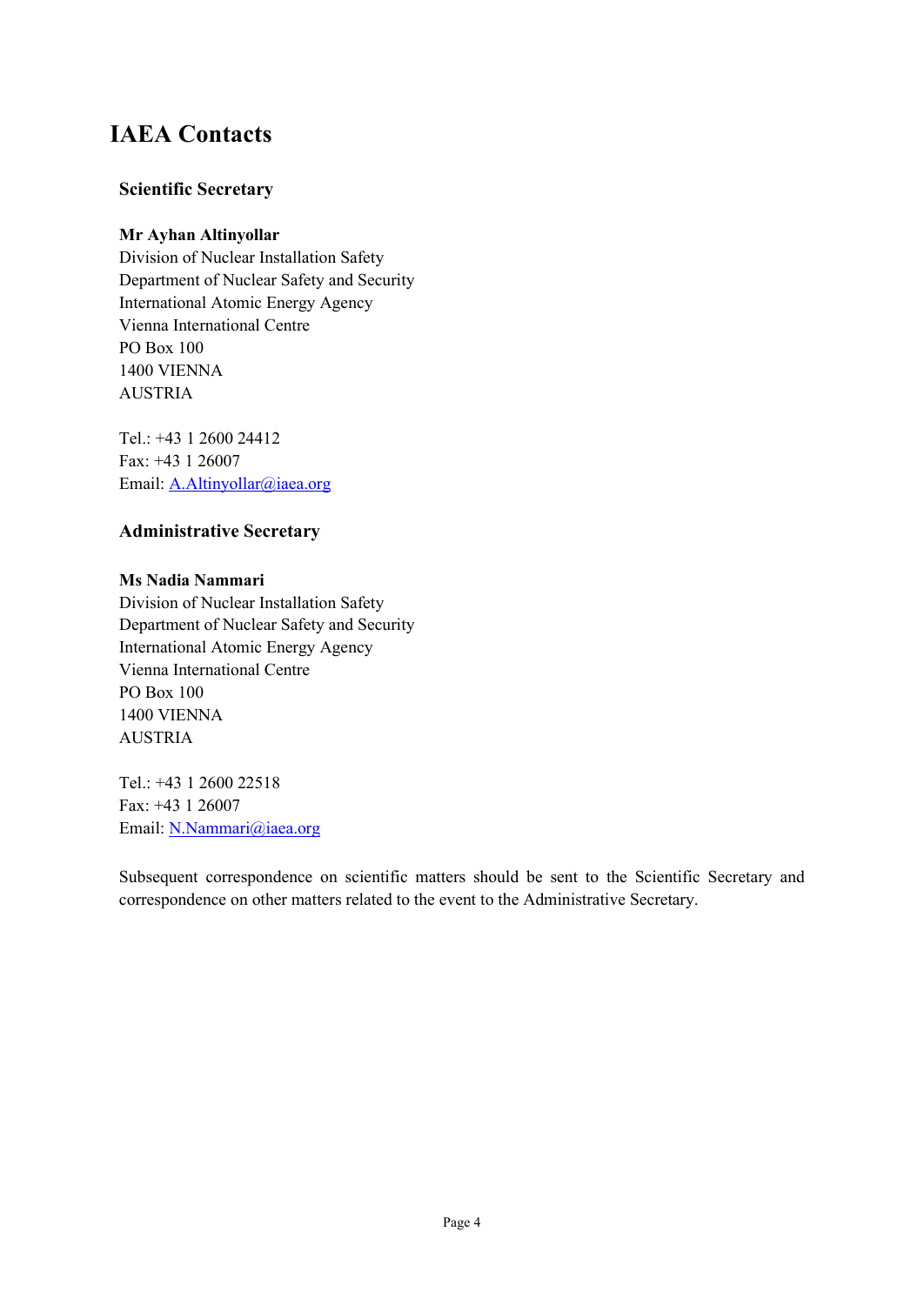

# **Participation Form**

# **Annual Meeting of the Extrabudgetary Programme of the External Events Safety Section**

### **IAEA Headquarters, Vienna, Austria and virtual participation via Cisco Webex**

### **4–7 October 2022**

To be completed by the participant and sent to the competent national authority (e.g. Ministry of Foreign Affairs, Permanent Mission to the IAEA, or National Atomic Energy Authority) of his/her country for subsequent transmission to the International Atomic Energy Agency (IAEA) either by email to: [Official.Mail@iaea.org](mailto:official.mail@iaea.org) or by fax to: +43 1 26007 (no hard copies needed). Please also send a copy by email to the Scientific Secretary A.Altinyollar@iaea.org and to the Administrative Secretary N.Nammari@iaea.org.

Participants who are members of an invited organization can submit this form to their organization for subsequent transmission to the IAEA.

## **Deadline for receipt by IAEA through official channels: 29 July 2022**

| Family name(s): (same as in passport)                                   | First name(s): (same as in passport)                                                    | Mr/Ms |  |  |
|-------------------------------------------------------------------------|-----------------------------------------------------------------------------------------|-------|--|--|
| Institution:                                                            |                                                                                         |       |  |  |
| Full address:                                                           |                                                                                         |       |  |  |
| Tel. (Fax):                                                             |                                                                                         |       |  |  |
| Email:                                                                  |                                                                                         |       |  |  |
| Nationality:                                                            | Representing following Member State/non-Member<br>State/entity or invited organization: |       |  |  |
| Virtual Attendance                                                      | Yes<br>No                                                                               |       |  |  |
| If/as applicable:                                                       |                                                                                         |       |  |  |
| Do you intend to submit a paper?                                        | $Yes \n\vert$<br>$\overline{\text{No}}$                                                 |       |  |  |
| Would you prefer to present your paper as a poster?<br>No<br>$Yes \Box$ |                                                                                         |       |  |  |
| Title:                                                                  |                                                                                         |       |  |  |

Participants are hereby informed that the personal data they submit will be processed in line with the [Agency's Personal Data and Privacy Policy](https://www.iaea.org/about/privacy-policy) and is collected solely for the purpose(s) of reviewing and assessing the application and to complete logistical arrangements where required. Further information can be found in the **Data Processing Notice** concerning IAEA InTouch+ platform.